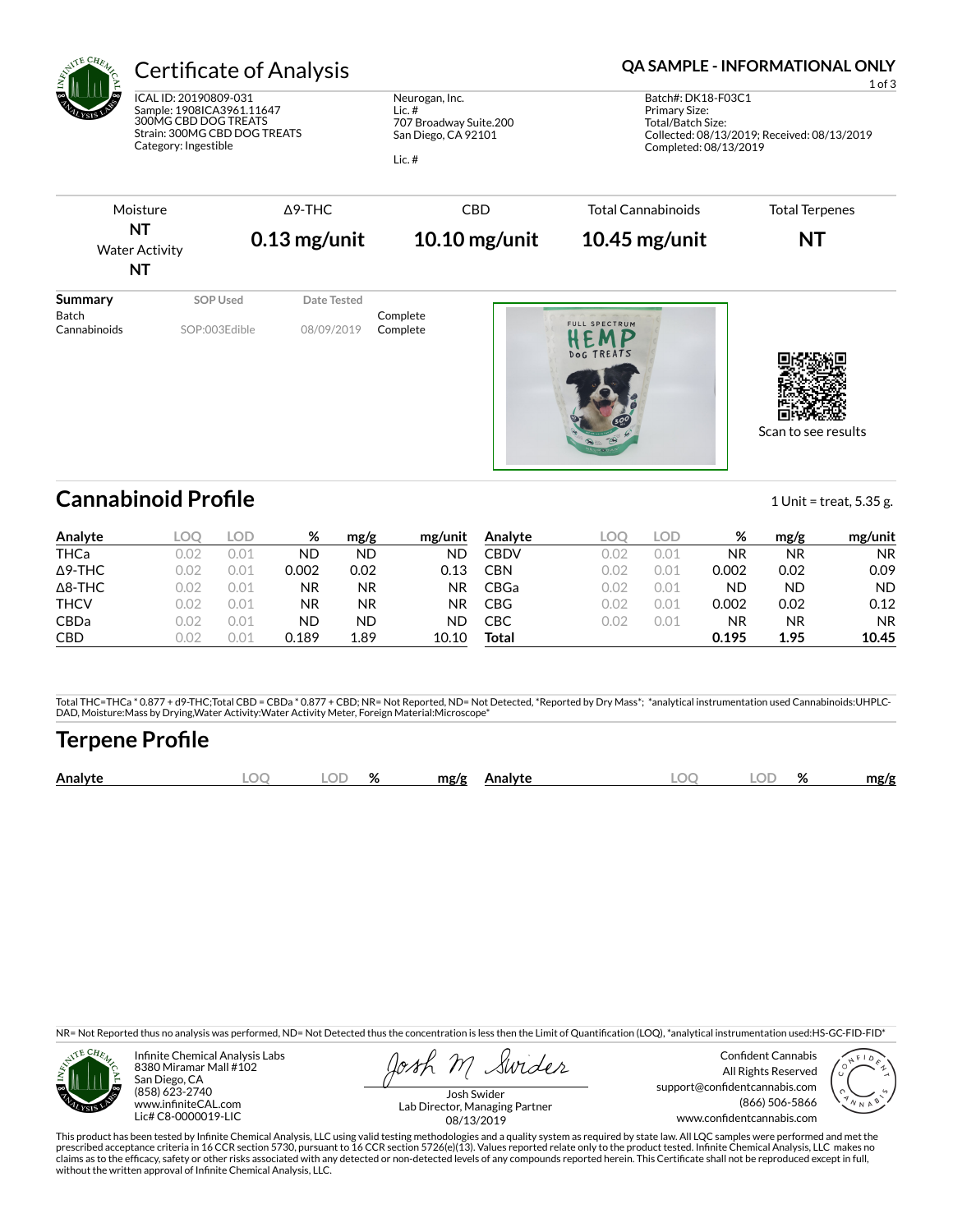

ICAL ID: 20190809-031 Sample: 1908ICA3961.11647 300MG CBD DOG TREATS Strain: 300MG CBD DOG TREATS Category: Ingestible

Neurogan, Inc. Lic. # 707 Broadway Suite.200 San Diego, CA 92101

Lic. #

### Certificate of Analysis **Certificate of Analysis QA SAMPLE - INFORMATIONAL ONLY**

2 of 3 Batch#: DK18-F03C1 Primary Size: Total/Batch Size: Collected: 08/13/2019; Received: 08/13/2019 Completed: 08/13/2019

# **Residual Solvent Analysis**

| Category 1 | LOO | <b>LOD</b> | .imit | <b>Status</b> | Category 2 | LOO | LOD | Limit | <b>Status</b> | Category 2 | LOO | LOD | ∟imit | Status |
|------------|-----|------------|-------|---------------|------------|-----|-----|-------|---------------|------------|-----|-----|-------|--------|
|            |     |            |       |               |            |     |     |       |               |            |     |     |       |        |

NR= Not Reported thus no analysis was performed, ND= Not Detected thus the concentration is less then the Limit of Quantification (LOQ) ,\*analytical instrumentation used=HS-GC-FID-FID\*

### **Heavy Metal Screening**

| $\sim$<br>∽<br>$\sim$ | OF<br>∽ | Limit | status |
|-----------------------|---------|-------|--------|
|                       |         |       |        |

NR= Not Reported thus no analysis was performed, ND= Not Detected thus the concentration is less then the Limit of Quantification (LOQ), \*analytical instrumentation used:ICP-MS\*

### **Microbiological Screening**

| `≏sult |
|--------|
|--------|

ND=Not Detected; \*analytical instrumentation used:qPCR\*



Infinite Chemical Analysis Labs 8380 Miramar Mall #102 San Diego, CA (858) 623-2740 www.infiniteCAL.com Lic# C8-0000019-LIC

Josh M Swider

Confident Cannabis All Rights Reserved support@confidentcannabis.com (866) 506-5866 www.confidentcannabis.com



Josh Swider Lab Director, Managing Partner 08/13/2019

This product has been tested by Infinite Chemical Analysis, LLC using valid testing methodologies and a quality system as required by state law. All LQC samples were performed and met the prescribed acceptance criteria in 16 CCR section 5730, pursuant to 16 CCR section 5726(e)(13). Values reported relate only to the product tested. Infinite Chemical Analysis, LLC makes no<br>claims as to the efficacy, safety o without the written approval of Infinite Chemical Analysis, LLC.